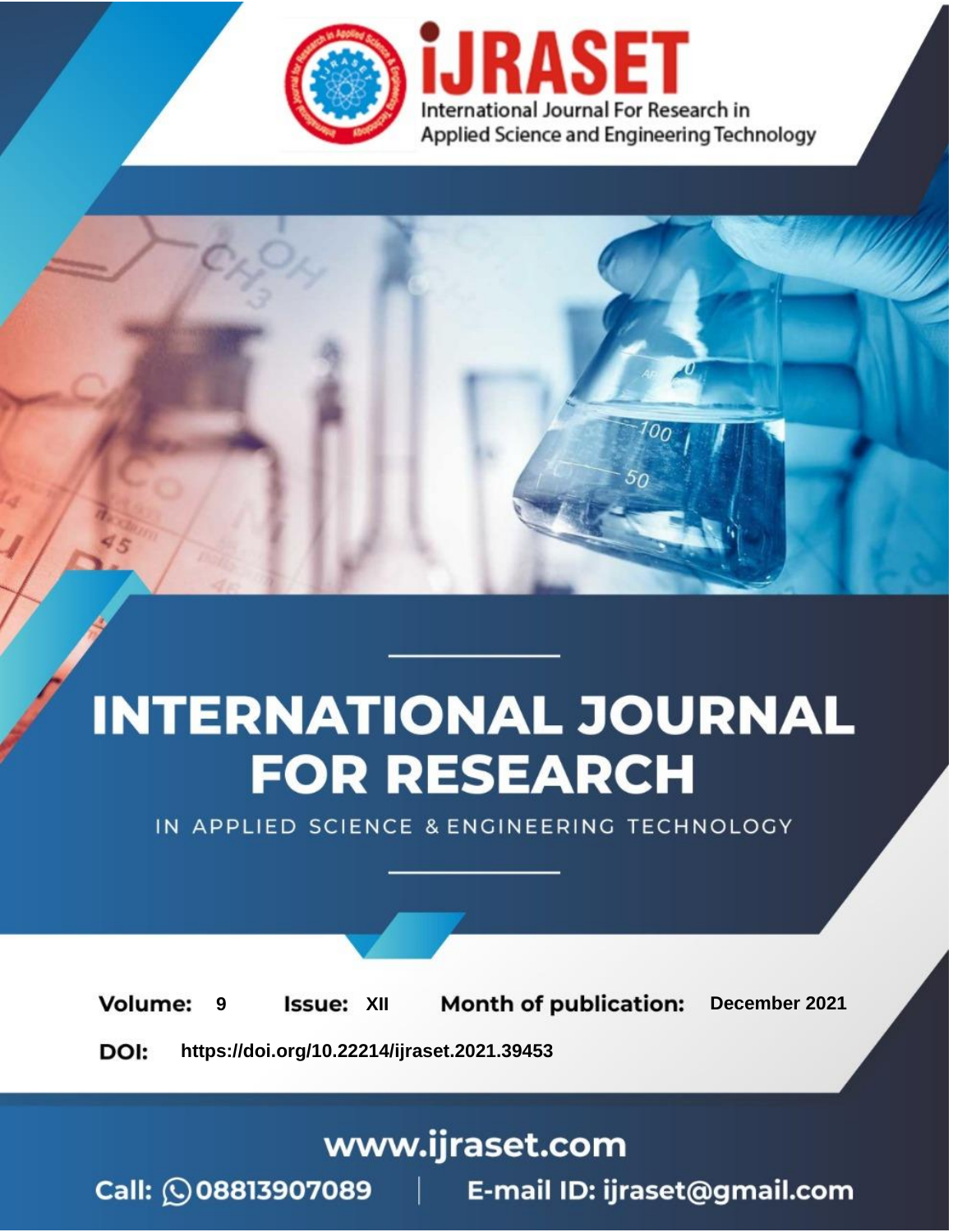

Vipul Deshpande<sup>1</sup>, Ram Kakani<sup>2</sup>

*<sup>1</sup>Department of Industrial Engineering, Northeastern University, Boston (MA) <sup>2</sup>Department of Mechanical Engineering, PRMIT&R, Amravati (MH)*

*Abstract: Lean manufacturing has been one of the most standard method in the manufacturing and service industry for elimination of waste. Every manufacturing industry has to put in continuous effort for its survival in the current impulsive and competitive economy. The purpose of this paper is to investigate the adoption of lean manufacturing tools and techniques in the manufacturing industries. This paper is based on actual implementation of lean manufacturing techniques. It focuses on the execution of flow from the start until the end of the implementation, types of analysis and tools applied, evaluation methods and how the industry benefited from the implementation. In this case study we particularly focused on Shop floor management, Quality Management (QM), Supplier and Customer Management (SCM) and Workforce Management (WM). After going through various testing on implementation of Lean Manufacturing principles in Micro Small medium Enterprise (MSME), researcher studied thoughts of some author where they discussed pragmatic problems they overcome while implementing lean principles in developing economies MSME. At the end, the result shows that there is monthly increment in capital productivity and labour productivity. And decrement in inhouse rejection, breakdown hours and customer complaint from the implementation of lean.*

## **I. INTRODUCTION**

The company involved in the study is Rajshree industry is a group Company of Shah industries.The Company was incorporated in 1986 as a Private Limited Company which manufacture High-density polypropylene ropes (P.P. fibrillated) of 12mm, 16mmand 25mmsizeand distribute all over the India. Before application of Lean Manufacturing principles and six sigma we had identified various inconsistency which included low productivity, disorganised working environment that affect the efficacy of process flow, absence of labels on tools, inventory that cause the space not enough, wastes such as defect, inessential motion and lastly is lack of multi-skill workers. Therefore, the researcher aims to overcome the problem faced by introducing the lean concept.

In this research, the company's production flow was identified and 5S was implemented in the production floor for effective flow. Beyond that, the company's Overall Equipment Effectiveness (OEE) in production layout and redesign layout was analyzed. The scope of this research involves areas within the factory focusing on cleanliness and tidiness criteria. Meanwhile, the distance between the stations is far apart from each other which extend the cycle time production as well as the overall transportation distance of work.

## **II. LITERATURE REVIEW**

DMAIC that is Define, Measure, Analyse, Improve, Control. To implement DMAIC successfully we have 5 important steps to get the problem, resolve and improve it within the control of the process. That are (i) Define the problem statement, (ii) Maps the process and collect require data, (iii) investigate the problem, (iv) find a proper way to solve the problem, (v) Sustain the improved results.

Production scheduling and effective utilization of resources were among the key drivers that help in implementation of lean manufacturing [1][2]. By production scheduling the work can be standardized throughout the process [3][4]. Similarly, by reviewing 'Just-In-Time', manufacturing systems, Kanban practices, and by effectively allocating and monitoring the resources within the system, the entire shop-floor management can be more effectively managed [5]. However, the control of product flow and safety improvement initiatives strengthen the involvement of employees and help to keep employees and management motivated [6].

By reducing cycle times, set-up times and by making checklists for set-ups available, improvements in shop-floor management usually results [7]. By linking these drivers together, all shop-floor activities can be synchronized effectively, which can lead to 15 enhanced productivities of the entire production system [8].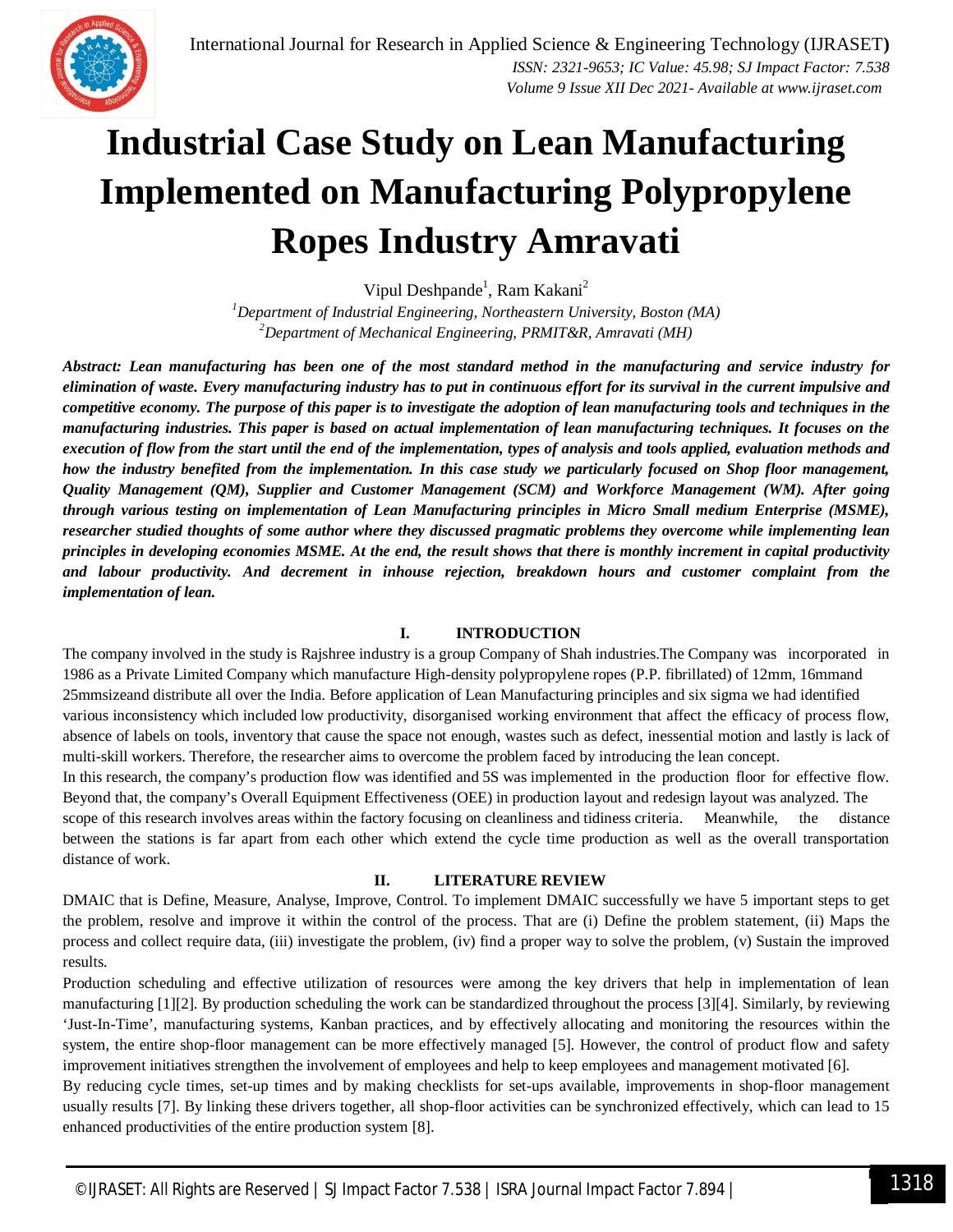

International Journal for Research in Applied Science & Engineering Technology (IJRASET**)**  *ISSN: 2321-9653; IC Value: 45.98; SJ Impact Factor: 7.538*

 *Volume 9 Issue XII Dec 2021- Available at www.ijraset.com*

Quality product design and aligned distribution management across networks plays a vital role in efficient and effective production. It consists of striving to achieve zero defects by utilizing the proper equipment that can detect defects and by providing solutions for root causes of the problems [9].

By providing effective training and education for better understanding of LM activities elevates the importance of the workforce training and educational system [10][11]. Employee proficiency includes enhancement of multi-functionality of employees by rotating their work programs and thereby making them more adaptive for new workforce challenges [12]

#### **III. TYPES OF WASTE**

Lean Manufacturing is the major tool for identifying and to eliminate wastes also it bifurcates these wastes into eight types as follows: -

- *1) Defects –* Defective goods are formed.
- *2) Overproduction* Producing more goods than required.
- *3) Waiting –* Unnecessary waiting for tools, supplies, parts, due to improper indication.
- *4) Not-utilizing Talent* Workers are not using their talent and getting involved.
- *5) Conveyance(Transport)–* Unnecessary transport of materials, parts, or finished goods into or out of storage, or between processes.
- *6) Inventory -* Maintaining excess inventory of raw materials, parts in process, or finished goods.
- *7) Motion* Unnecessary motion to pick up parts or stack parts.
- *8) Excess Processing*  Doing more work than required.

There is no any doubt that elimination of wastes is important in today's world. All companies trying to manufacture high quality product with low production cost. Production cost can be reduced by elimi-nation of wastes and for that initial step is to identify and to split out wastewhich will be possible by lean manufacturing.

#### **IV. ONE PIECE FLOW**

The objective of one-piece flow is to build up the parts of product one at a time in a more organizing and sequencing processes in order to avoid the problem of long queue times or producing in batches. In addition, another objective of one-piece flow is used to avoid the non-value-added movement which means the unnecessary movement and due to this unnecessary movement time consumption is also more and requirement of operator is also more.

#### **V. METHODOLOGY**

This research begins with choosing a suitable manufacturing industry from MIDC, Amravati after reviewing sufficient amount of literature, ABC industry has been chosen for the research. After that a proper schedule was developed to visit the chosen industry to identify the problems and to investigate the whole layout of an industry. During industrial visits, the required data was collected according to the time required for each working processes and on the basis of operator's references. This data was used further in calculating the Overall Equipment Effectiveness (OEE) before and after lean implementation.

The standard six different steps were followed out to complete the research; (i)start-up, (ii)data gathering, (iii)analyzing the data, (iv)solution design, (v)practical testing of ideas and (vi)conclusions.

After investigation of data, one piece flow of cellular manufacturing was suggested along with other Lean tools like DMAIC, SMED, JIDOKO, Poka-Yoke, Kaizen, Kanban, 5S, Preventive Maintenance, SOP. Data was analysed with the help of VSM. And on the basis of the data, OEE calculation was carried out before and after lean. With reference of the current VSM the new VSM was made. Further recomm-endations were proposed afterward.

#### **VI. RESULTS AND DISCUSSION**

Lean focus on identifying the problem and solve it using its tool. OEE is the standard tool for measuring manufacturing productivity. It started by calculating Availability of production time, Performance of machine and Quality of production. And from this three we get the OEE of that machine for that product. And it initialized by creating awareness among management to manage total productive to be manufactured because commitment and vision of management has direct impact on the workers training to work as a team and to develop coordination between them and try to work on problem solving. Also, OEE has been improved by providing proper check sheet to each machine so that on time-to-time basis maintenance of machine has been caried out due to that unnecessary breakdown of machine has been reduced to greater extent.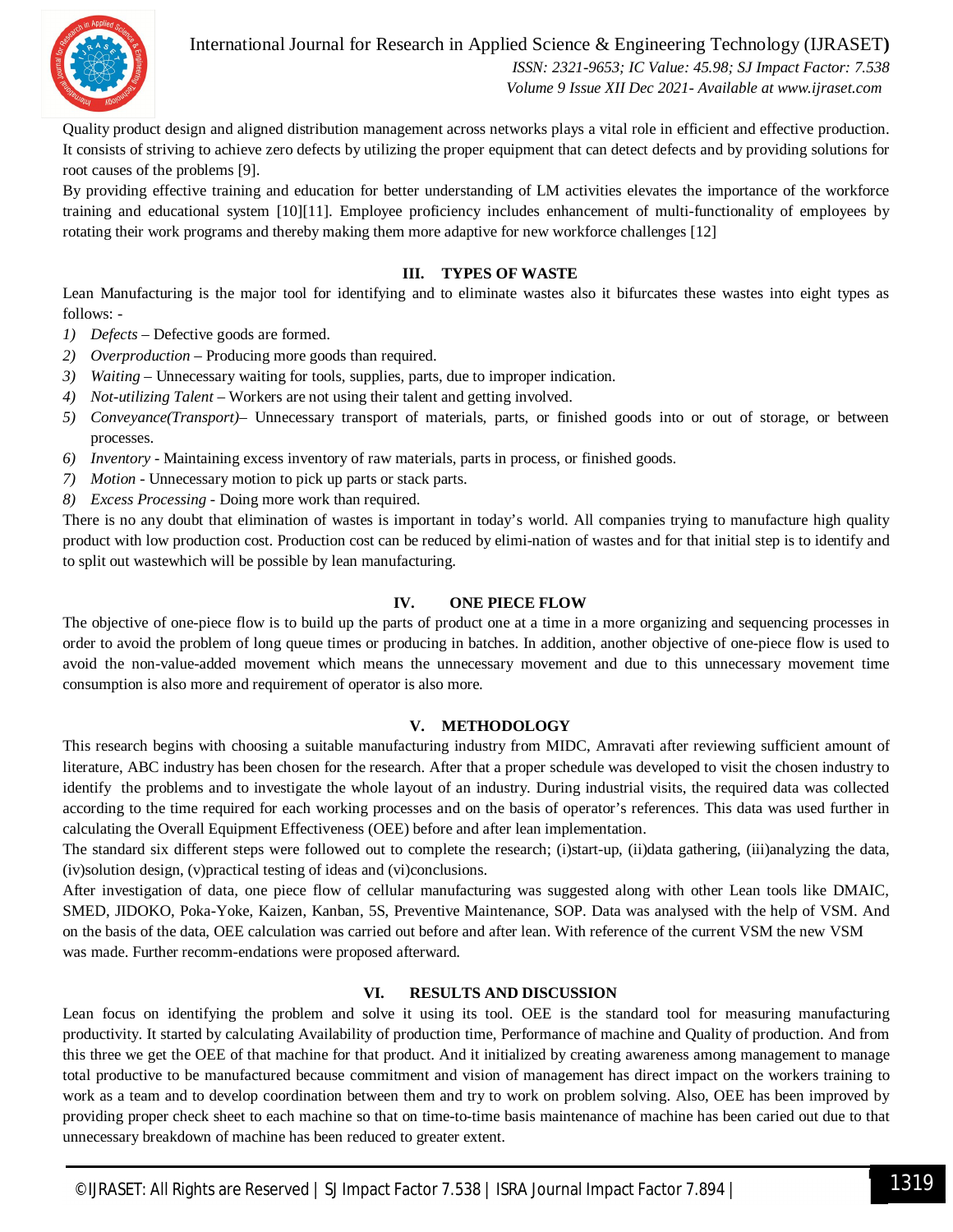

# International Journal for Research in Applied Science & Engineering Technology (IJRASET**)**

 *ISSN: 2321-9653; IC Value: 45.98; SJ Impact Factor: 7.538 Volume 9 Issue XII Dec 2021- Available at www.ijraset.com*

As a result, OEE was increased from 38% to 93.8%. This can conclude that lean produced significant result in raising the productivity and improve the performance of machine by lower down the breakdown time for the machine.

Beside from OEE, VSM is the most preferred lean principle to adopt. We had mapped the current and future state of the industry as shown in Fig 1 & Fig 2 respectively. After Mapping the process and material flow of the current state we come to conclusion that there is room for improvement, i.e. After filmmaking process of rope, Industry took 1 whole day for storing and move to next process of twisting which we thought can be improved by putting one more filmmaking plant and then it will be enough film for moving to next process of twisting on the same day. The inventory time count reduced from 1 day to 4 hours as shown in the future state map below, and which increases value added ratio to 0.12%. Also, JIT (Just in time) principle was adopted by industry, that helped in reducing total lead time.



Fig 4.1 Current State VSM of PP Ropes

| Total Lead Time      |         | 3 Days 4 Mins        |
|----------------------|---------|----------------------|
| Value added Time     | $=$ $-$ | 4 Min                |
| Total Manpower       | $=$     | 3 Operator, 0 helper |
| Value added Ratio    | $=$     | $0.09\%$             |
| In process Inventory | $=$     | 17 Lacs              |
|                      |         |                      |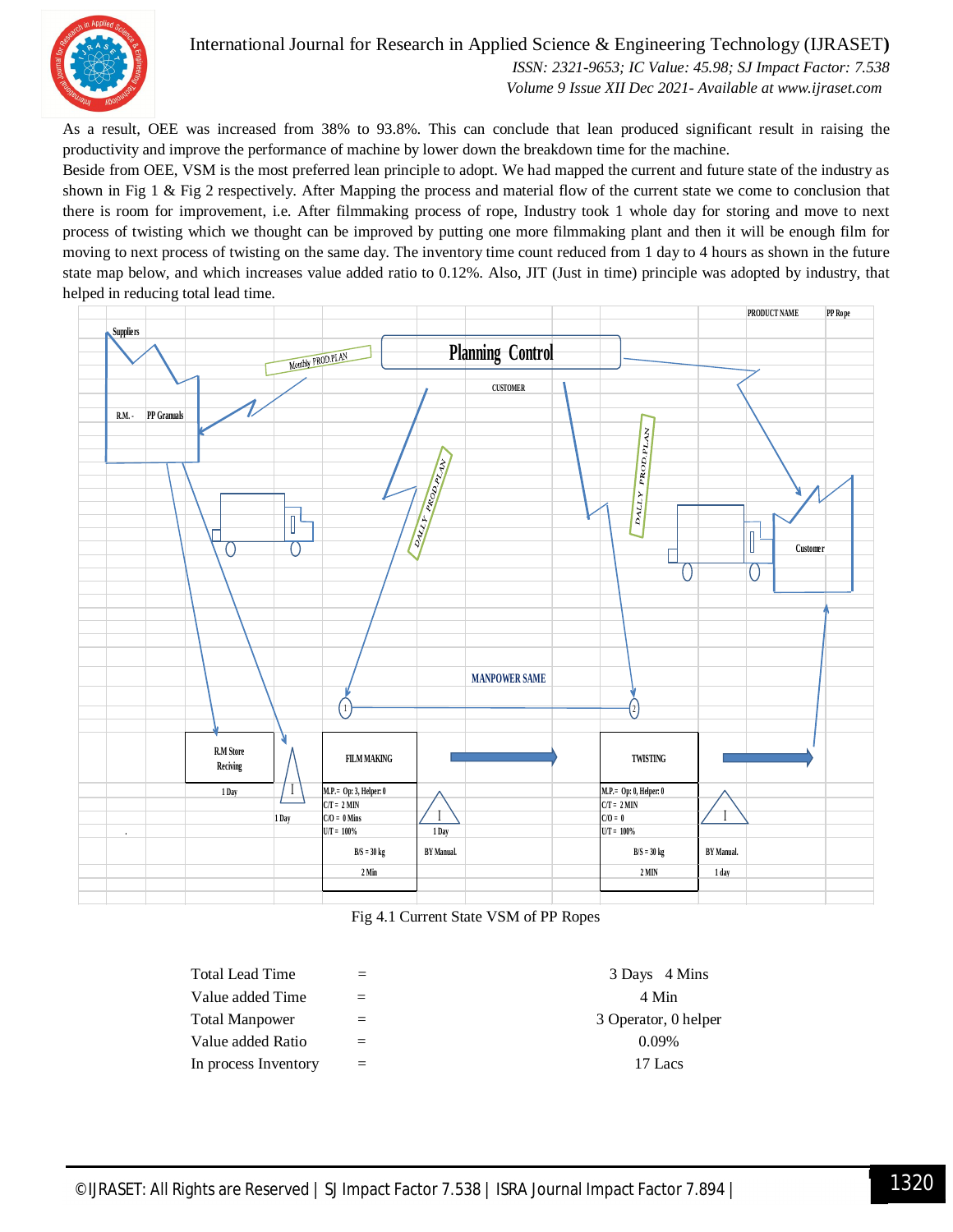

# International Journal for Research in Applied Science & Engineering Technology (IJRASET**)**  *ISSN: 2321-9653; IC Value: 45.98; SJ Impact Factor: 7.538 Volume 9 Issue XII Dec 2021- Available at www.ijraset.com*



Fig 4.2 Future State VSM of PP Rope

| Total Lead Time      |     | 2Days 4hour 4 Mins   |
|----------------------|-----|----------------------|
| Value added Time     |     | 4 Min                |
| Total Manpower       | $=$ | 1 Operator, 0 helper |
| Value added Ratio    |     | 0.12%                |
| In process Inventory |     | 17 Lacs              |

**VII. KPI**

One the basis of this changes we develop a KPI of capital productivity, labour productivity, customer complaints, Inhouse PPM as shown below.



Fig 7.1 Capital Productivity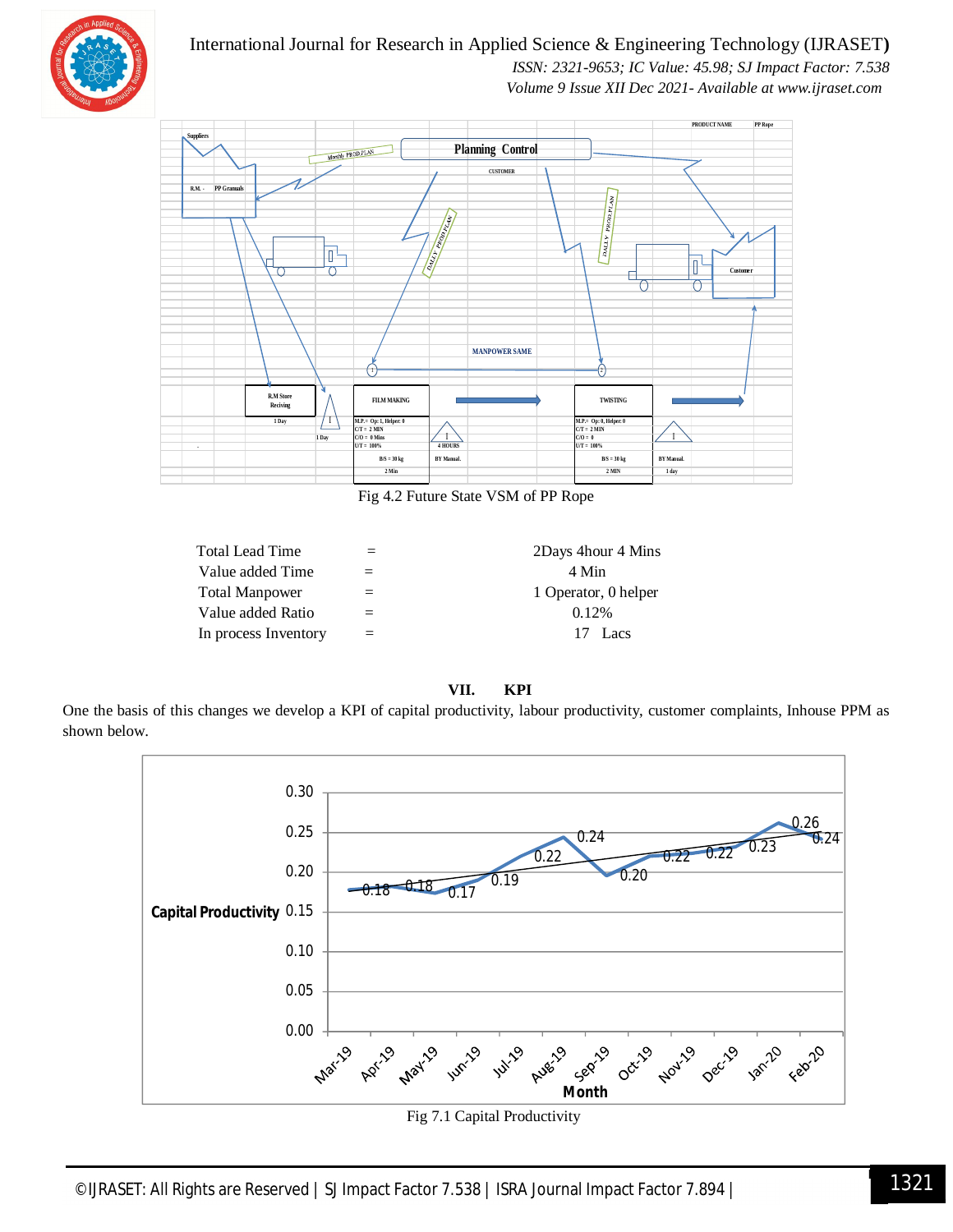



Fig 7.2 Labour Productivity



Fig 7.3 Customer Complaints





From the KPI, we found out that there is monthly increment in capital productivity and Labour productivity. And also decrement in inhouse rejection, breakdown hours and customer complaint from the start of implementation of lean.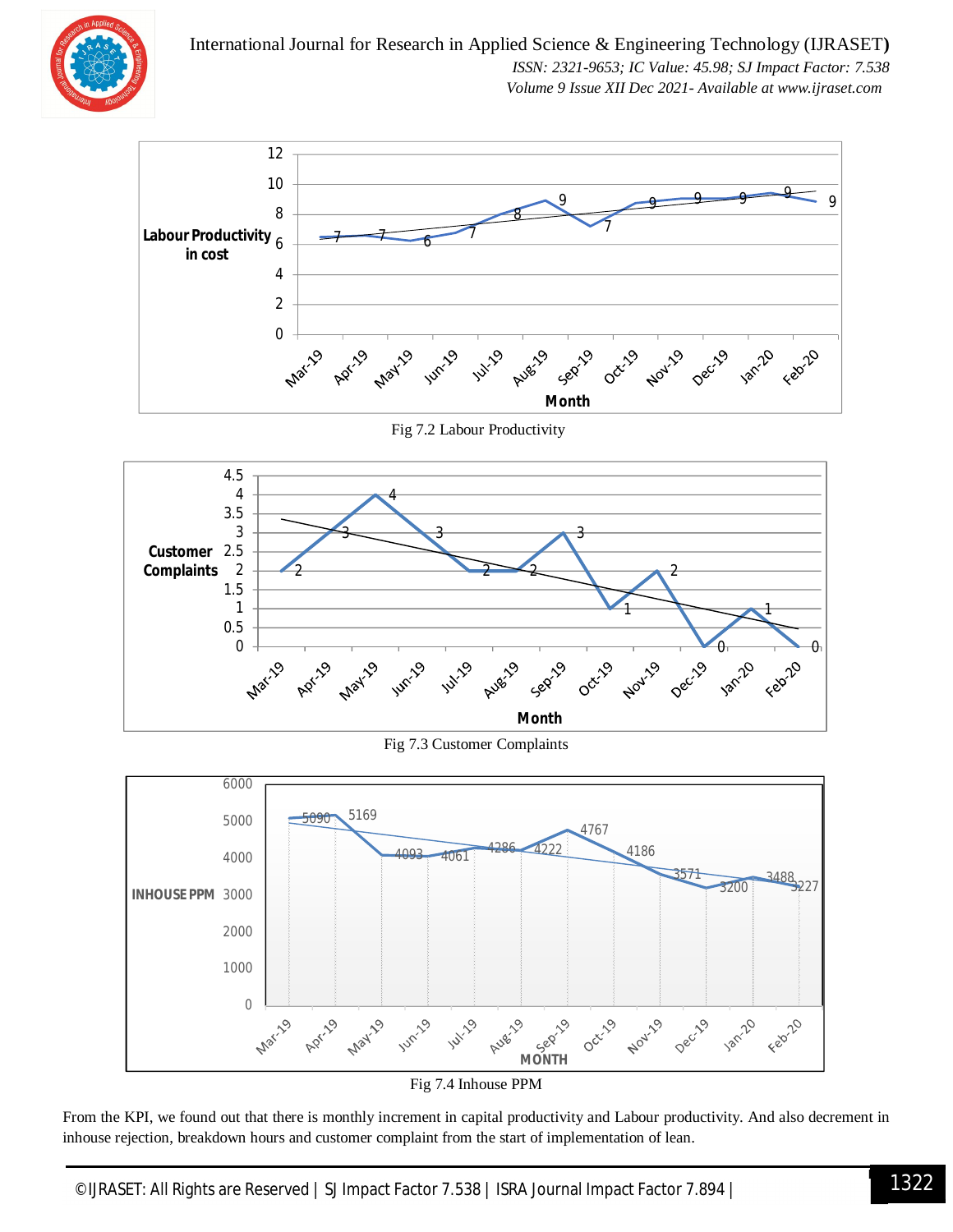

International Journal for Research in Applied Science & Engineering Technology (IJRASET**)**

 *ISSN: 2321-9653; IC Value: 45.98; SJ Impact Factor: 7.538 Volume 9 Issue XII Dec 2021- Available at www.ijraset.com*

#### **VIII. CONCLUSION**

This study analysed the existing state of manufacturing and testing the product of industry and further analysed the state, after pragmatic implementation of Lean and its principle. An implementation plan was developed to implement lean manufacturing principles to support one-piece flow. The plan was implemented and the results of the implementation resulted in improved productivity, Quality, Ergonomic of work place and resulted in a reduction in work-in-process (WIP), and several other non-valueadded activities. After the implementation of lean manufacturing principles, the OEE (Overall Equipment Effectiveness) got improved from 38% to 93%. Also application of 5's principles changed the scenario, whole company environment got improved and there is reduction in the mistakes and in working. Lastly, there is a suggestion of change in the VSM after analyzing the existing layout. There is reduction of 20 hours per day in lead time, the ratio of manpower got changes from 3 to 1 and there is improvement in the value added ratio from 0.9% to 0.12%. Moreover, there is absence of quality control station in production line because of which company get some complaints from customers regarding quality and defective products. Thus, the researcher suggested that ABC have to set up a work station for quality control purpose in the company immediately before the company getting complaints or negative feedbacks from the customers.

#### **REFERENCES**

- [1] Bayou and Korvin, December 2008, A case study of Ford Motor Company and General Motors.
- [2] Matt and Rauch, July 2012, Implementation of Lean Production in Small Sized Enterprises.
- [3] Shah and Ward, June 2007, Defining and Developing Measures of Lean Production.
- [4] Marinescu and Toma, 2008, Implementing Lean Management in the Romanian Industry.
- [5] Teichgräber and Bucourt, January 2012, Applying value stream mapping techniques to eliminate non-value-added waste for the procurement of endovascular stents.
- [6] Panizzolo, May 2000, Applying the lessons learned from 27 lean manufacturers.: There levance of relationships management.
- [7] Avinash Panwar Bimal P. Nepal, June 2015. On the adoption of lean manufacturing principles in process industries.
- [8] Thanki and Thakkar, 2014 Status of lean manufacturing practices in Indian industries and government initiatives: A pilot study.
- [9] Christian Hofer Cuneyt Eroglu Adriana Rossiter Hofer, March 2012The effect of lean production on financial performance: The mediating role of inventory leanness.
- [10] Machado and Tavares, May 2013; Value streams based strategy: Modelling for lean management performance.
- [11] McDonald et al., 2009 Evacuation modelling analysis within the operational research context: A combined approach for improving enclosure designs.
- [12] Upadhye Nitin, 2010, Lean manufacturing system for medium size manufacturing enterprises: An Indian case.